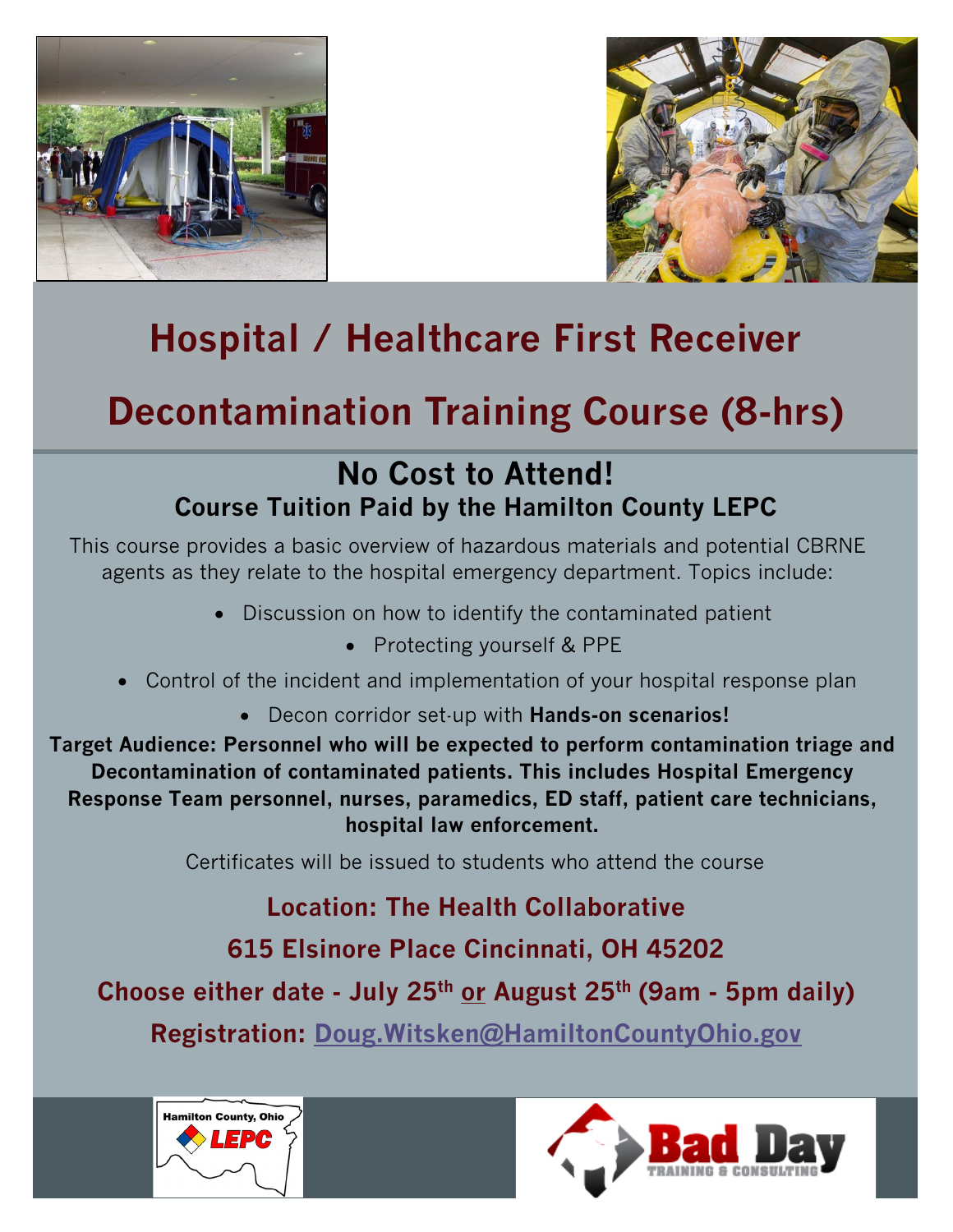

### *Hospital / Healthcare First Receiver Training (One Day: 8-hrs)*

#### **Course Description:**

Hospital employees risk exposure to chemical, biological, or radiological materials when hospitals receive contaminated patients. This 8-hr course consists of both awareness and operation objectives and meets/exceeds OSHA, NFPA, The Joint Commission and CDC requirements.

#### **KEY TOPICS:**

- Understand the employee's role within the hospital emergency operations plan.
- The importance of site safety, security and risk associated with first receiver personnel.
- Recognize signs and symptoms of a HAZMAT exposure/contamination.
- Personal Protective Equipment selection and procedures
- Decontamination considerations (a second day class is available for hands-on Decon procedures and an exercise.



#### **Target Audience:**

Hospital employees with emergency response duties or those that may encounter someone contaminated by a hazardous material. This should include supervisors, administrators, security and maintenance employees.

**Course Format:** Instructor led, on-site.